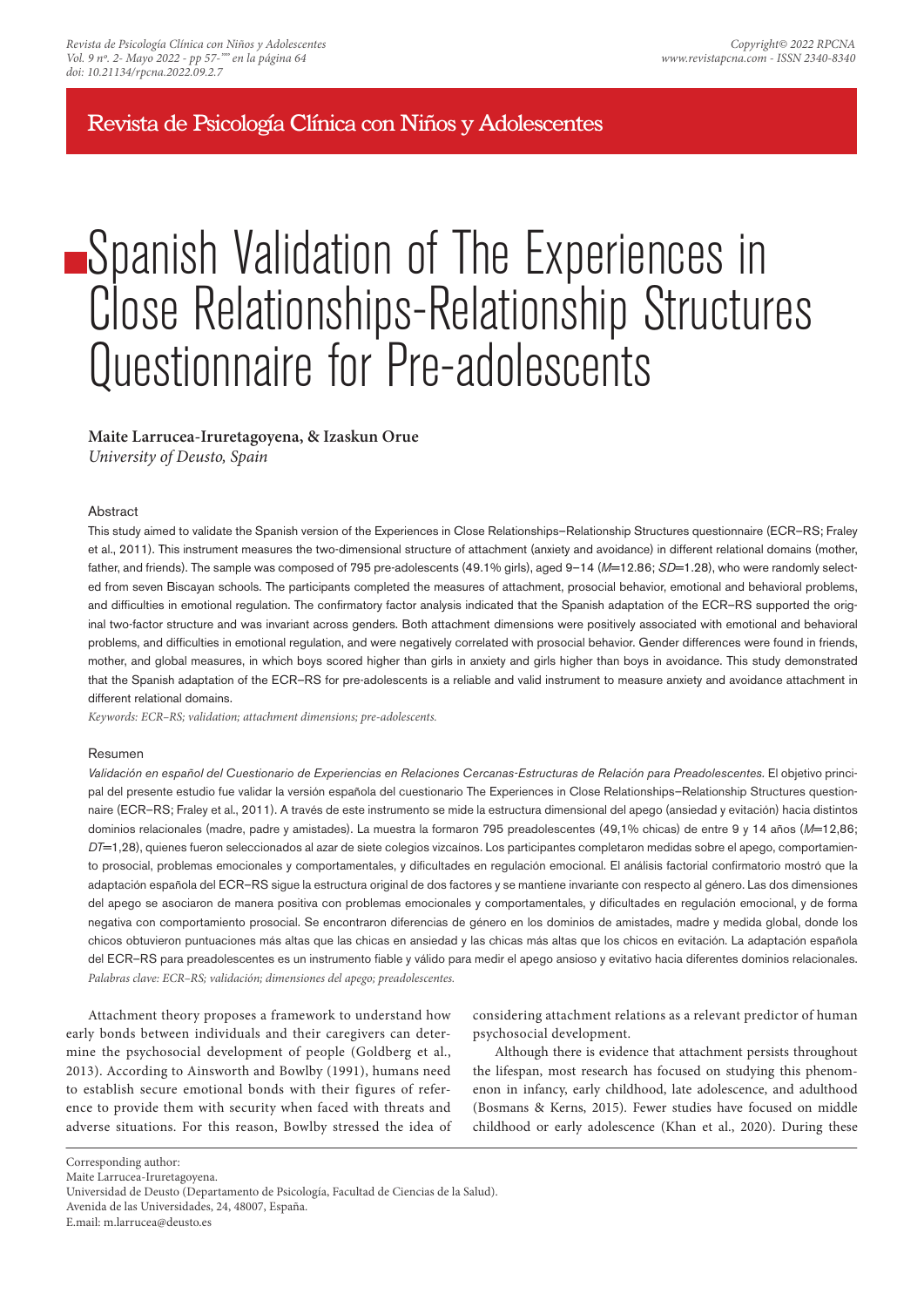stages, children and adolescents begin to explore and experience socialization in which early attachment bonds play a relevant role (Brenning et al., 2011).

During these life stages, anxiety and avoidance attachment have been associated with emotional and behavioral problems (Brumariu et al., 2018), difficulties in emotional regulation (Mikulincer & Shaver, 2019) and low prosocial behaviors (Gross et al., 2017).

Regarding gender differences, little is known about whether women and men score differently in anxiety and avoidance attachment. With a few exceptions (e.g., Fraley et al., 2011; Moreira et al., 2015), no studies have focused on evaluating gender differences in attachment dimensions toward different relational domains, such as mother, father, and friends. Additionally, mixed results were obtained, as some studies reported higher scores in avoidance attachment in men compared to women and higher scores in anxiety attachment in women compared to men. (Fraley et al., 2011). In other studies, gender differences were not found (Moreira et al., 2015). Therefore, more research is needed in this regard.

Traditionally, two approaches have coexisted in the study and measurement of attachment (Martínez & Santelices, 2005). From the clinical perspective, attachment is studied based on a categorization of attachment styles in which secure, anxious, resistant-ambivalent, or disorganized styles are distinguished (Nóblega et al., 2018). Conversely, social psychology has advocated a dimensional conceptualization of attachment (Nóblega et al., 2018). This approach assumes that attachment styles are represented through a combination of two dimensions: attachment anxiety and attachment avoidance (Sarling et al., 2021). Attachment anxiety refers to the degree to which people worry about others not being available when they are needed, whereas attachment avoidance represents the extent to which people feel uncomfortable with emotional dependency, closeness, and intimacy. Although each of these approaches is currently considered to respond to different objectives, recent literature maintains that the dimensional perspective offers a more adequate and accurate representation of the attachment domain (Deveci Şirin & Şen Doğan, 2021; Sarling et al., 2021).

Thus, different self-reports have been employed to capture attachment through this dimensional perspective. Among others, the Attachment Security Scale (ASS; Kerns et al., 1996), the Preoccupied and Avoidance Coping Questionnaire (PACQ; Finnegan et al., 1996), and the Inventory of Parent and Peer Attachment (IPPA; Armsden & Greenberg, 1987) have been developed. Although these measures have been widely used, some limitations have been detected: the unidimensional assessment of ASS by which attachment security is only measured; the difficulty of using longitudinal methods with the PACPQ as the content of the items changes across age-groups; and the inclusion of some qualities in the IPPA which have not been considered as attachment dimensions (Skoczeń et al., 2019).

Therefore, the Experiences in Close Relationships–Relationship Structures questionnaire (ECR–RS; Fraley et al., 2011) was proposed to respond to these limitations (Marci et al., 2019). This questionnaire measures the dynamics between the anxiety and avoidance dimensions of attachment through different relational domains and it can be applied in different developmental periods (Skoczeń et al., 2019). Some authors have criticized its large number of items when assessing attachment to all relational domains (Brenning et al., 2014). Therefore, some short versions have been validated specifically to facilitate their application (Khan et al., 2020; Nóblega et al., 2018; Skoczeń et al., 2019).

The adaptation to different cultures of the nine-item ECR–RS has shown a good fit to the two-dimensional model in adults, adolescents, and children (Deveci Şirin & Şen Doğan, 2021). The Portu-

guese (Moreira et al., 2015), Hungarian (Gyöngyvér & András, 2016), Czech (Siroňová et al., 2020), Swedish (Sarling et al., 2021), and Turkish (Deveci Şirin & Şen Doğan, 2021) versions have been validated in adults. Fewer adaptations have been made for adolescents and children (Karapas et al., 2015; Marci et al., 2019), but those published have demonstrated to follow the proposed two-dimensional model.

The long versions (18 and 36 items) of the Spanish adaptation of the ECR–RS have been conducted on late adolescent (Fernández-Fuertes et al., 2011) and youth populations (Nóblega et al., 2018; Zambrano et al., 2009). The Spanish adaptations showed good psychometric properties: α\_anxiety = .80-.91, α\_avoidance = .71-.86. To the best of the authors' knowledge, no Spanish adaptations of the ECR–RS (nine-item version) have been developed for pre-adolescents.

## The Present Study

The main objective of this study was to validate the nine-item version of the ECR–RS in a sample of Spanish pre-adolescents. It was hypothesized that the ECR–RS would fit the two-dimensional model in the three relational domains (mother, father, and friends), and would show good reliability and construct validity. The second objective was to examine the gender differences in the ECR–RS and assess the invariance of the measurement model across gender. As the conclusions on gender differences were unclear (Moreira et al., 2015), no concrete hypothesis was proposed in this regard. However, it was expected to find invariance of the structure across gender.

The third objective was to analyze the associations between ECR– RS and pre-adolescents' prosocial behavior, emotional and behavioral problems, and difficulties in emotional regulation to test convergent validity. Negative associations of both attachment dimensions with prosocial behavior and positive associations with emotional and behavioral problems and difficulties in emotional regulation were expected.

#### Method

## **Participants**

The sample was composed of 795 participants aged 9–14 (*M* = 12.91, *SD* = 1.29). Among the participants, 49.1% identified themselves as girls, and 50.9% as boys.

 Pre-adolescents were randomly selected from three private and four public schools in Bizkaia (Spain). Among the sample, 6.7% was in the fourth year of primary, 9.3% in the fifth, 6.2% in the sixth, 39.9% in the first year of secondary, and 38.1% in the second year of secondary. Only participants with difficulties in answering on their own and those who did not manage Spanish were excluded. By applying the criteria of the Spanish Society of Epidemiology and Family and Community Medicine (2000), 23.45% belonged to low socioeconomic level, 19.05% medium-low, 16.77% medium, 13.12% medium-high and 27.6% high.

## Instruments

A short version of the *ECR–RS* (Fraley et al., 2011) was used to measure attachment. To translate this self-report scale into Spanish, the back-translation method was conducted (Muñiz et al., 2013). For this study, the mother, father, and friends domains were included. Additionally, a global measure of anxiety and avoidance was calculated by estimating the mean of the dimensions' scores for the three domains.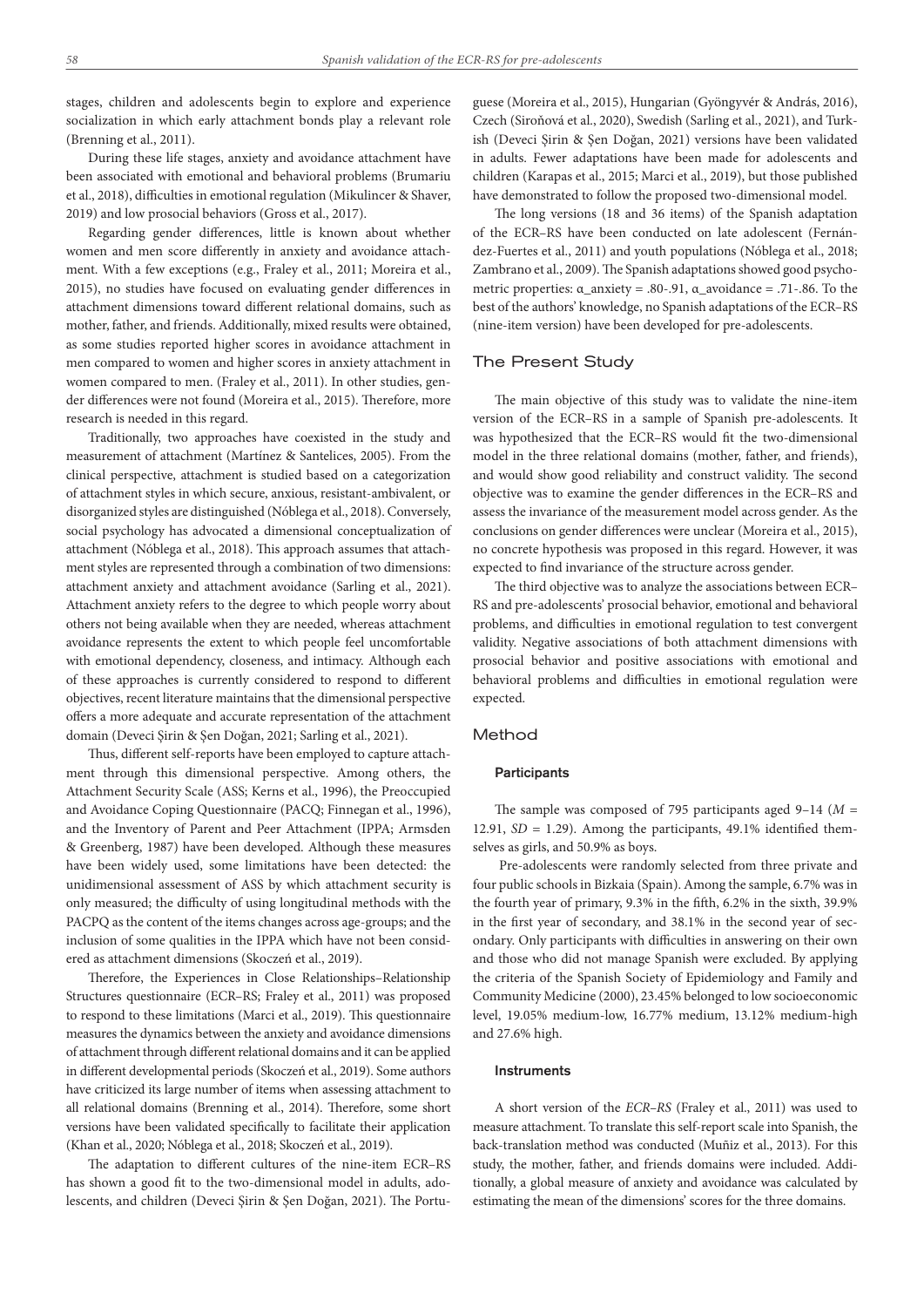The ECR–RS consists of nine items, of which six refer to the dimension of attachment anxiety (1–6 items) and the remaining three to attachment avoidance (7–9 items). Participants were asked to rate each item on a seven-point Likert scale (1 = *strongly disagree*; 7 = *strongly agree*). For all analyses, the mean scores for each dimension were calculated, considering that items 1, 2, 3, and 4 were reversecoded items.

Prosocial behavior and, emotional and behavioral problems were measured using the Spanish adaptation (Ortuño-Sierra et al., 2015) of the *Strength and Difficulties Questionnaire* (SDQ; Goodman, 1997). Composed of 25 items, the SDQ is a brief self-report questionnaire used to assess the following aspects: hyperactivity/inattention, emotional symptoms, conduct problems, peer relationship problems, and prosocial behavior. In the present study, prosocial behavior and, emotional and behavioral problems were included. A scale with three response options was used: 0 (*not true*), 1 (*somewhat true*), and 2 (*certainly true*), except for items 7, 11, 14, 21, and 25, which are reversecoded items. The mean scores for each of the six aspects were estimated for all analyses. In previous research, the SDQ has shown good psychometric properties (Rodríguez-Hernández et al., 2014). In this study, the ordinal alphas were good in emotional and behavioral problems, and moderate in prosocial behavior: = .76, = .56.

The Spanish adaptation (Hervás & Jódar, 2008) of the *Difficulties in Emotion Regulation Scale* (DERS; Gratz & Roemer, 2004) was applied for measuring difficulties in emotional regulation. This version is composed by 18 items scored by a five-point Likert scale (1: *almost never*, 5: *almost always*). Items 1, 4, and 6 were reverse-recoded. For this study, a global score was calculated. As in previous studies (Gómez-Simón et al., 2014), the current study also had good psychometric properties: the ordinal alpha of the global measure was .85.

#### Procedure

Seven schools were randomly selected to participate in the study. Once schools accepted to participate, an information letter together with an informed consent were sent to parents. More than 98% of the families accepted the participation of their children in the study. Once at the classrooms, pre-adolescents were informed about the study, emphasizing that the study was voluntary and confidential. Participants spent half an hour completing the questionnaires individually. This study was approved by the ethics committee of [masked for review] University.

#### Data Analysis

First, using the IBM SPSS 27 program, the general descriptive data, the Pearson correlation coefficients between the attachment dimensions in each relational domain and prosocial behavior, emotional and behavioral problems, and difficulties in emotional regulation, and Student's *t* test to examine the gender differences in the attachment dimensions were calculated. Second, to test the structure of the short version of the ECR–RS, an exploratory factor analysis (EFA) and a confirmatory factor analysis (CFA) were conducted across two randomly selected subsamples (*n* = 397 for EFA and *n* = 398 for CFA). EFA was performed by SPSS 27 and CFA by LISREL 10.20 using the robust maximum likelihood estimation method (Jöreskog et al., 2016). Following the recommendations of various authors (Little, 2013), the mean square error of approximation (RMSEA), the standardized root mean square residual (SRMR), the comparative fit index (CFI), and the nonnormative fit index (NNFI) were used to

assess the goodness of fit. Values of .08 or less indicate a good fit in both RMSEA and SRMR, and values of .90 or greater reflect a good fit in CFI and NNFI. Additionally, the reliability of the CFA was examined by ordinal alpha, McDonald's omega, Composite Reliability (CR), and Average Variance Extracted (AVE). It was considered that reliability was good when the value was above .70 in ordinal alpha, McDonald's omega (Campo-Arias & Oviedo, 2008) and in CR (Nunally, 1978), and above .50 in AVE (Hair et al., 2006). Whether the model was equivalent across girls and boys was determined through multiple-group analysis.

#### **Results**

#### *Descriptive Data, and Intercorrelations*

Table 1 reports the means, standard deviations, and correlations between anxiety and avoidance attachment in each relational domain. The correlations between and within anxiety and avoidance attachment in all relational domains were small and not significant. Conversely, the correlations between anxiety with friends and avoidance of mother and between avoidance of friends and anxiety with father and global measure were small but significant. In the anxiety dimension, most of the correlations were large and significant, except for the correlations between anxiety with friends and anxiety with mother, father, and friends, which were small. In the case of the avoidance dimension, every correlation was large and significant, highlighting the correlations between global avoidance and avoidance of all the relational domains.

Table 1. Means, Standard Deviations, and Intercorrelations

|           |           |         |          | Anxiety |         | Avoidance |          |                                                           |              |  |  |
|-----------|-----------|---------|----------|---------|---------|-----------|----------|-----------------------------------------------------------|--------------|--|--|
|           |           |         |          |         |         |           |          | Mother Father Friends Global Mother Father Friends Global |              |  |  |
|           | Anxiety   |         |          |         |         |           |          |                                                           |              |  |  |
|           | Mother    | 1       |          |         |         |           |          |                                                           |              |  |  |
|           | Father    | $.63**$ | 1        |         |         |           |          |                                                           |              |  |  |
|           | Friends   | $.21**$ | $.15***$ | 1       |         |           |          |                                                           |              |  |  |
|           | Global    | $.82**$ | $.81**$  | $.61**$ | 1       |           |          |                                                           |              |  |  |
|           | Avoidance |         |          |         |         |           |          |                                                           |              |  |  |
|           | Mother    | $-.03$  | $-.01$   | $.09*$  | .02     | 1         |          |                                                           |              |  |  |
|           | Father    | $-.004$ | $-.05$   | .07     | .002    | $.86**$   | 1        |                                                           |              |  |  |
|           | Friends   | $.09*$  | $.16***$ | $-.03$  | $.10**$ | $.60**$   | $.56***$ | 1                                                         |              |  |  |
|           | Global    | .02     | .04      | .05     | .05     | $.93**$   | $.91**$  | $.81**$                                                   | $\mathbf{1}$ |  |  |
| М         |           | 3.11    | 3.60     | 3.07    | 3.25    | 3.44      | 3.47     | 4.10                                                      | 3.68         |  |  |
| <b>SD</b> |           | 1.21    | 1.32     | 1.24    | .94     | 1.90      | 1.98     | 1.87                                                      | 1.70         |  |  |

*Note. \*\* p < .001; \* p < .05.*

#### *Exploratory and Confirmatory Factor Analyses*

Regarding EFA (Table 2), Bartlett's test and the Kaiser Meyer Olkin (KMO) were conducted to evaluate sphericity and sampling adequacy, respectively. Results indicated that the factor analysis is suitable for the data. Additionally, factor loadings were well defined and a two-dimension structure was followed in each relational domain.

Separate CFAs were conducted for mother, father, friends, and global measures. Although the CFI and NNFI indexes were adequate for the original structure of the model (with scores of .87–.95), the RMSEA and SRMR indexes were not (with values of .075–.129). Thus, the modification indexes were examined, and a modified model was developed to improve model fit. The modification indexes suggested that the errors belonging to items 5 and 6 and those belonging to items 1 and 4 were correlated.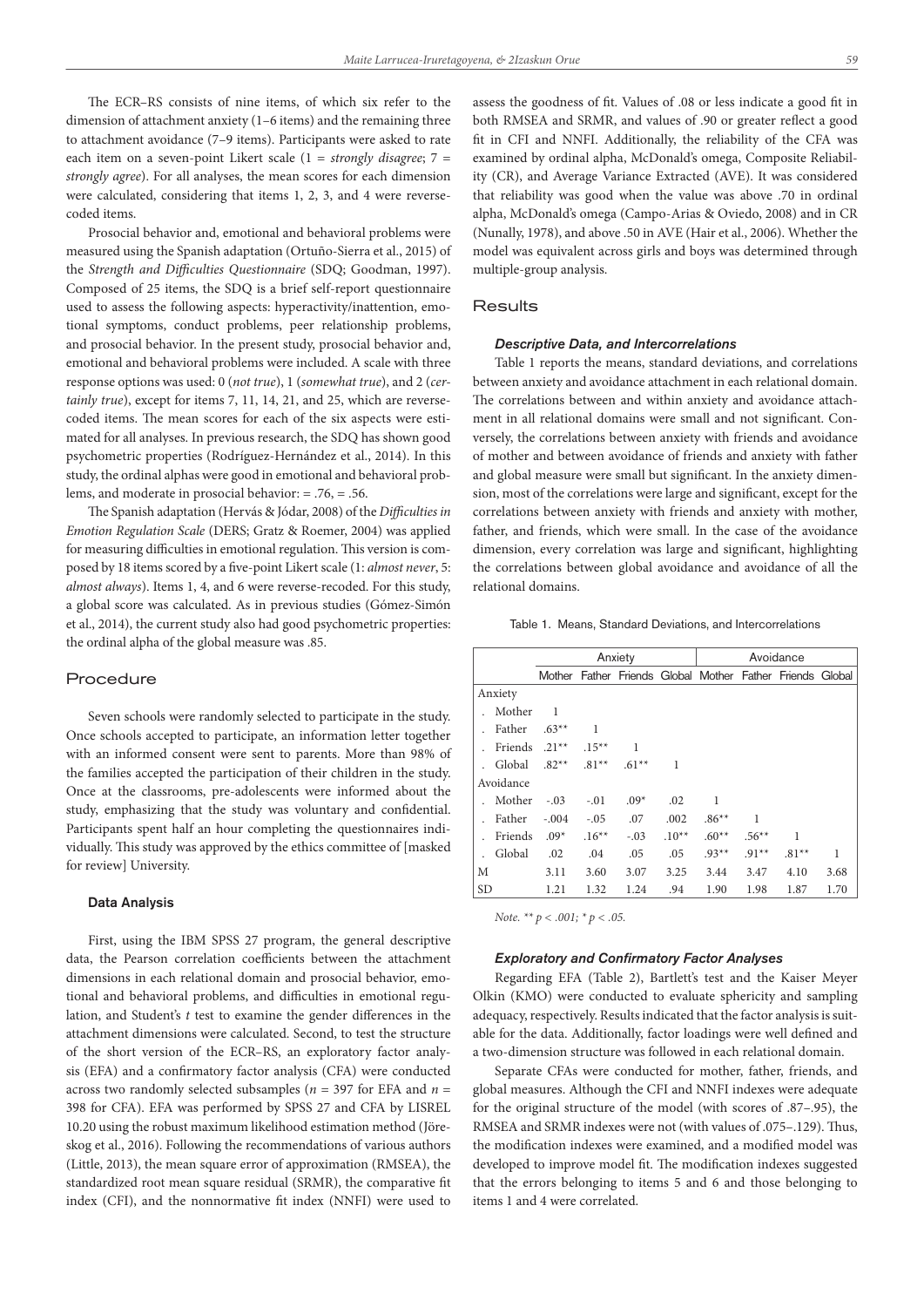| Relational |      |                |      | <b>Standardized Factor Loadings</b><br>Anxiety |      | Avoidance | <b>KMO</b><br>Bartlett's test |      |      |                                       |
|------------|------|----------------|------|------------------------------------------------|------|-----------|-------------------------------|------|------|---------------------------------------|
| Domain     |      | $\overline{2}$ | 3    | $\overline{4}$                                 | 5    | 6         | 7                             | 8    | 9    |                                       |
| Mother     | .75  | .86            | .80  | .53                                            | .53  | .73       | .76                           | .81  | .85  | .77                                   |
| М          | 2.37 | 3.24           | 2.48 | 3.78                                           | 3.35 | 3.53      | 3.18                          | 4.09 | 3.24 | $\chi^2$ (36) = 1189.26 <sup>**</sup> |
| <b>SD</b>  | 1.48 | 1.74           | 1.57 | 1.73                                           | 1.90 | 1.93      | 2.06                          | 2.62 | 2.18 |                                       |
| Father     | .80  | .83            | .79  | .53                                            | .61  | .64       | .82                           | .80  | .85  | .74                                   |
| M          | 3.04 | 3.97           | 3.21 | 3.84                                           | 3.68 | 3.77      | 3.27                          | 3.91 | 3.24 | $\chi^2$ (36) = 1325.80 <sup>**</sup> |
| <b>SD</b>  | 1.81 | 1.89           | 1.77 | 1.76                                           | 1.94 | 1.98      | 2.15                          | 2.61 | 2.21 |                                       |
| Friends    | .74  | .85            | .75  | .56                                            | .59  | .70       | .83                           | .83  | .86  | .77                                   |
| М          | 2.67 | 3.06           | 2.14 | 3.74                                           | 3.01 | 3.36      | 3.90                          | 4.68 | 4.04 | $\chi^2$ (36) = 1248.64 <sup>**</sup> |
| <b>SD</b>  | 1.67 | 1.84           | 1.44 | 1.75                                           | 1.94 | 1.94      | 2.07                          | 2.24 | 2.15 |                                       |
| Global     | .77  | .85            | .80  | .47                                            | .67  | .71       | .82                           | .85  | .89  | .75                                   |
| M          | 2.69 | 3.42           | 2.60 | 3.80                                           | 3.33 | 3.56      | 3.45                          | 4.26 | 3.52 | $\chi^2$ (36) = 1447.48 <sup>**</sup> |
| <b>SD</b>  | 1.19 | 1.30           | 1.16 | 1.36                                           | 1.44 | 1.44      | 1.71                          | 2.21 | 1.89 |                                       |

Table 2. Exploratory Factor Analyses Results in Each Relational Domain

*Note. \*\* p < .001; \* p < .05.*

Table 3. Confirmatory Factor Analyses Results for the Modified Model in Each Relational Domain

|                      | Fit indices    |      |             |              | Standardized Factor Loadings |     |                |     |         |     | Construct reliability |     |           |     |                  |     |                 |     |          |     |                   |     |          |
|----------------------|----------------|------|-------------|--------------|------------------------------|-----|----------------|-----|---------|-----|-----------------------|-----|-----------|-----|------------------|-----|-----------------|-----|----------|-----|-------------------|-----|----------|
| Relational<br>Domain | $\chi^2$ (df)  | CFI  | <b>NNFI</b> | <b>RMSEA</b> | <b>SRMR</b>                  |     |                |     | Anxiety |     |                       |     | Avoidance |     |                  |     | Anxiety         |     |          |     | Avoidance         |     |          |
|                      |                |      |             | $CI-90\%$ .  |                              |     | $\overline{2}$ | 3   | 4       | 5   | 6                     | 7   | 8         | 9   |                  |     | CR AVE $\Omega$ |     | $\alpha$ |     | $CR$ AVE $\Omega$ |     | $\alpha$ |
| Mother               | $52.34(24)$ ** | .981 | .971        | .055         | .059                         | .79 | .87            | .72 | .33     | .37 | .57                   | .68 | .69       | .88 | $-.03$           | .79 | .41             |     | .77      | .80 | .57               | .79 | .79      |
|                      |                |      |             | [.034, .074] |                              |     |                |     |         |     |                       |     |           |     |                  |     |                 |     |          |     |                   |     |          |
| Father               | $68.16(24)$ ** | .972 | .958        | .068         | .074                         | .79 | .88            | .75 | .43     | .37 | .50                   | .68 | .71       | .88 | $-.08$           | .80 | .42             | .79 | .78      | .80 | .58               | .80 | .80      |
|                      |                |      |             | 0.049, 0.087 |                              |     |                |     |         |     |                       |     |           |     |                  |     |                 |     |          |     |                   |     |          |
| Friends              | $45.19(24)$ ** | .987 | .980        | .047         | .063                         | .79 | .87            | .68 | .45     | .43 | .44                   | .79 | .79       |     | $.86 - 10^*$ .79 |     | .40             | .77 | .78      | .86 | .66               | .85 | .85      |
|                      |                |      |             | .025, .068]  |                              |     |                |     |         |     |                       |     |           |     |                  |     |                 |     |          |     |                   |     |          |
| Global               | $70.34(24)$ ** | .976 | .965        | .069         | .080                         | .83 | .89            | .76 | 44      | .55 | .55                   | .82 | .75       | -91 | .05              | .84 | .48             | .80 | .83      | .87 | .69               | .86 | .87      |
|                      |                |      |             | 0.051, 0.088 |                              |     |                |     |         |     |                       |     |           |     |                  |     |                 |     |          |     |                   |     |          |

*Note. \*\* p < .001; \* p < .05.*

Thus, based on the modification indices and considering that these pairs of items had similar content and belonged to the same dimension, their measurement errors were allowed to correlate. This procedure has also been used in previous validation studies of the ECR–RS (Moreira et al., 2015; Sarling et al., 2021; Siroňová et al., 2020). The modified model obtained better fit indices than the original model (Table 3). Nevertheless, the Satorra-Bentler  $\chi^2$  test remained significant in all relational domains due to the high sensitivity of this goodness of fit to large samples (Sarling et al., 2021). Considering the subsample for the CFA, the Spanish adaptation of the ECR-RS showed good reliability regarding ordinal alpha, McDonald's omega, CR, and AVE, except for the coefficients obtained in AVE for anxiety dimension which were adequate (Table 3).

A multiple-group analysis was performed to test whether the factorial structure model of the ECR–RS was invariant across genders in terms of the anxiety and avoidance measures in all the relational domains (Table 4).

First, the model was estimated separately for girls and boys. The fit indexes were adequate for girls and boys in all the relational domains, except for girls in the global measure. Second, the configural invariance of the model was calculated. Third, by forcing the relative factor loadings to be equal in both groups, the constrained model was estimated. This imposition did not significantly increase the  $\chi^2$  in any of the relational domains, indicating no gender differences in the model.

Table 5 showed that gender differences were significant in the measures of anxiety and avoidance of friends, which had moderate

effect sizes (Cohen, 1988). Overall, boys scored higher than girls in anxiety attachment, while girls scored higher than boys in avoidance attachment. Boys also scored higher than girls in anxiety to mother and global anxiety whereas girls scored higher in global avoidance.

#### Convergent Validity

Convergent validity of the instrument was good considering the correlations between the attachment dimensions and associated variables (Table 6). The correlations were significant but small. However, it is remarkable that avoidance of all relational domains was not significantly associated with prosocial behavior. Prosocial behavior was the only variable that negatively and significantly correlated with anxiety attachment in all relational domains.

# **Discussion**

This study provides evidence of the validity of the ECR–RS in a sample of Spanish pre-adolescents. Thus, this questionnaire was considered a suitable instrument for measuring anxiety and avoidance attachment in different relational domains (mother, father, friends, global). Consistent with other investigations (Moreira et al., 2015; Sarling et al., 2021), the Spanish version also fitted the two-dimensional model with the three relational domains and in its global measure in girls and boys. It showed good reliability and validity as in previous studies (Karapas et al., 2015; Khan et al., 2020). This suggests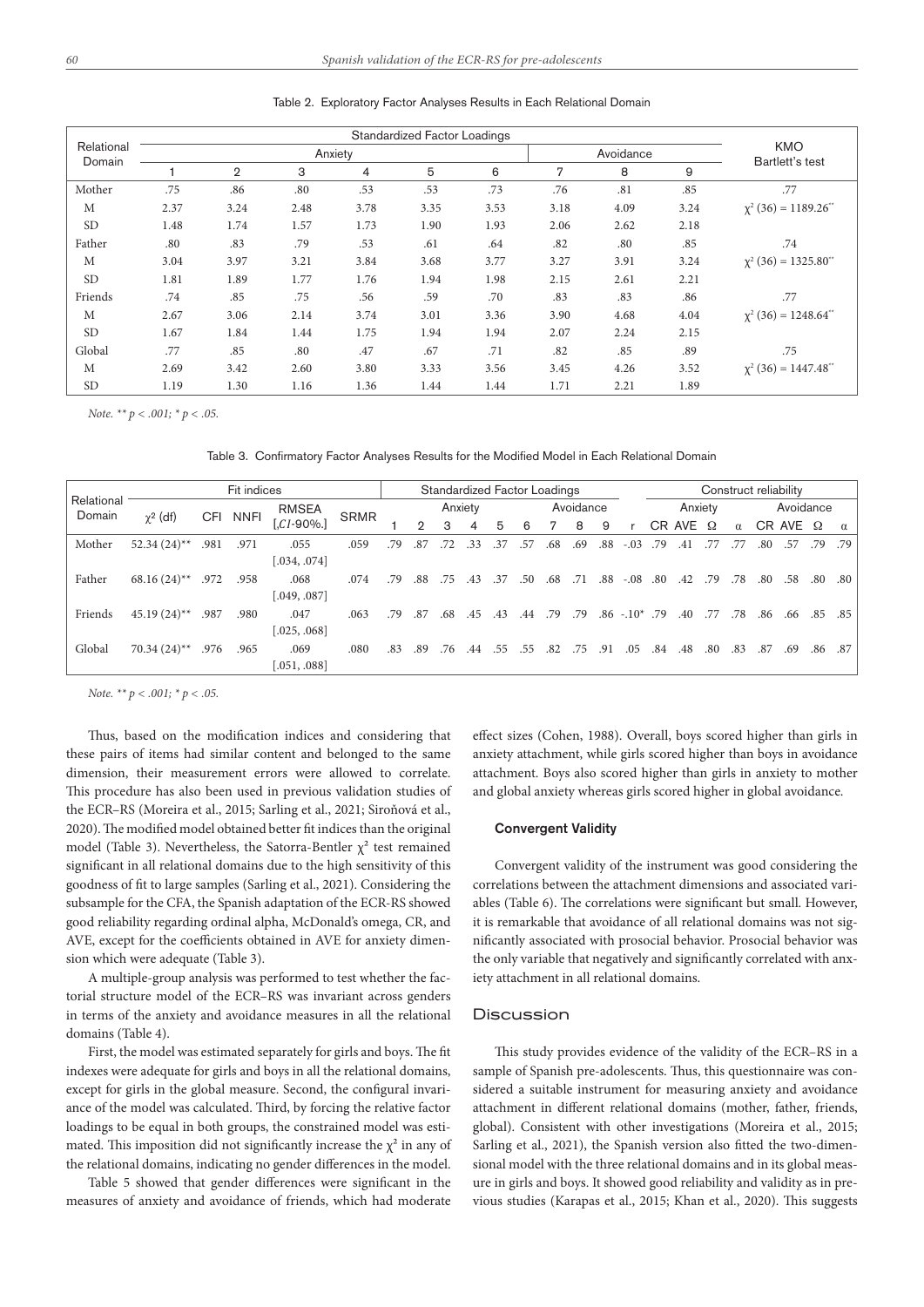|         |             |              |      |             | Fit indices  |      |         | Chi Square |                          |  |
|---------|-------------|--------------|------|-------------|--------------|------|---------|------------|--------------------------|--|
|         |             | $\mathsf{n}$ | CFI  | <b>NNFI</b> | RMSEA []     | SRMR | $\chi2$ | DF         | Chi Square<br>Difference |  |
| Mother  |             |              |      |             |              |      |         |            |                          |  |
|         | Girls       | 187          | .970 | .954        | .071         | .083 | 46.97   | 24         |                          |  |
|         |             |              |      |             | [.040, .088] |      |         |            |                          |  |
|         | <b>Boys</b> | 201          | .998 | .997        | .016         | .051 | 25.34   | 24         |                          |  |
|         |             |              |      |             | [.001, .061] |      |         |            |                          |  |
|         | Configural  | 388          | .983 | .974        | .051         | .053 | 72.23   | $48\,$     | $Δχ2(7) =$               |  |
|         |             |              |      |             | [.024, .074] |      |         |            | $5.89, p = .55$          |  |
|         | Invariance  |              | .983 | .978        | .047         | .058 | 78.23   | 55         |                          |  |
|         |             |              |      |             | [.019, .069] |      |         |            |                          |  |
| Father  |             |              |      |             |              |      |         |            |                          |  |
|         | Girls       | 178          | .970 | .955        | .076         | .080 | 50.54   | 24         |                          |  |
|         |             |              |      |             | [.046, .085] |      |         |            |                          |  |
|         | <b>Boys</b> | 199          | .974 | .962        | .061         | .079 | 42.19   | 24         |                          |  |
|         |             |              |      |             | [.028, .092] |      |         |            |                          |  |
|         | Configural  | 377          | .972 | .958        | .069         | .079 | 92.861  | $48\,$     | $Δχ2(7) =$               |  |
|         |             |              |      |             | [.048, .090] |      |         |            | $9.17, p = .24$          |  |
|         | Invariance  |              | .970 | .961        | .066         | .082 | 102.31  | 55         |                          |  |
|         |             |              |      |             | [.046, .086] |      |         |            |                          |  |
| Friends |             |              |      |             |              |      |         |            |                          |  |
|         | Girls       | 187          | .976 | .964        | .067         | .072 | 44.27   | 24         |                          |  |
|         |             |              |      |             | [.034, .081] |      |         |            |                          |  |
|         | <b>Boys</b> | 201          | .993 | .989        | .031         | .068 | 28.67   | 24         |                          |  |
|         |             |              |      |             | [.001, .068] |      |         |            |                          |  |
|         | Configural  | 388          | .983 | .975        | .052         | .068 | 73.38   | $48\,$     | $Δχ2(7) =$               |  |
|         |             |              |      |             | [.025, .075] |      |         |            | $6.51, p = .48$          |  |

Invariance .984 .979 .048 .074 79.53 55

Girls 188 .963 .945 .092 .088 62.77 24

Boys 201 .986 .979 .049 .077 35.53 24

Invariance .975 .967 .065 .082 101.16 55

[.021, .070]

[.065, .121]

[.001, .081] Configural 389 .974 .961 .072 .077 96.70 48  $Δχ2 (7) =$ 

[.045, .085]

Table 4. Multiple Group Analyses Across Gender

Table 5. Gender Differences in ECR-RS

|           |      | Girls |      | <b>Boys</b> |                       |           |
|-----------|------|-------|------|-------------|-----------------------|-----------|
|           | M    | SD    | M    | <b>SD</b>   | t                     | Cohen's d |
| Anxiety   |      |       |      |             |                       |           |
| Mother    | 2.94 | 1.18  | 3.17 | 1.08        | $-2.03^*$             | 0.20      |
| Father    | 3.64 | 1.38  | 3.54 | 1.25        | .74                   | 0.07      |
| Friends   | 2.85 | 1.25  | 3.40 | 1.18        | $-4.48$ <sup>**</sup> | 0.45      |
| Global    | 3.13 | .98   | 3.37 | .89         | $-2.56^{\circ}$       | 0.26      |
| Avoidance |      |       |      |             |                       |           |
| Mother    | 3.57 | 1.96  | 3.25 | 1.93        | 1.63                  | 0.16      |
| Father    | 3.60 | 1.94  | 3.30 | 1.95        | 1.48                  | 0.15      |
| Friends   | 4.43 | 1.75  | 3.62 | 1.88        | $4.44$ <sup>**</sup>  | 0.44      |
| Global    | 3.87 | 1.68  | 3.38 | 1.72        | $2.84^*$              | 0.29      |

*Note. \*\* p < .001; \* p < .05.*

Global

that the short version of the ECR–RS for pre-adolescents is equally as reliable as the previous Spanish longer measures (Fernández-Fuertes et al., 2011; Nóblega et al., 2018; Zambrano et al., 2009).

Additionally, relevant results were obtained for the correlations within and between anxiety and avoidance dimensions. No intercorTable 6. Correlations Between Attachment, Prosocial Behavior, Emotional and Behavioral Problems, and Difficulties in Emotional Regulation

 $[.051, .093]$  3.62, p = .82

|           | <b>PB</b> | EBP     | <b>DER</b> |
|-----------|-----------|---------|------------|
| Anxiety   |           |         |            |
| Mother    | $-.21**$  | $.27**$ | $.31**$    |
| Father    | $-18**$   | $.28**$ | $.30**$    |
| Friends   | $-.20**$  | $12**$  | .06        |
| Global    | $-.26**$  | $29**$  | $.29**$    |
| Avoidance |           |         |            |
| Mother    | .04       | $.21**$ | $.19**$    |
| Father    | .01       | $23**$  | $.21**$    |
| Friends   | .06       | $.33**$ | $.31**$    |
| Global    | .04       | $.29**$ | $.27**$    |

*Note. PB = Prosocial Behavior; EBD = Emotional and Behavioral Problems; DER = Difficulties in Emotional Regulation. \*\* p < .001; \* p < .05.*

relations were found within each relational domain, consistent with previous literature explaining that anxiety and avoidance attachment are not associated (Cameron et al., 2012). According to this view, high levels in one of the attachment dimensions do not necessarily mean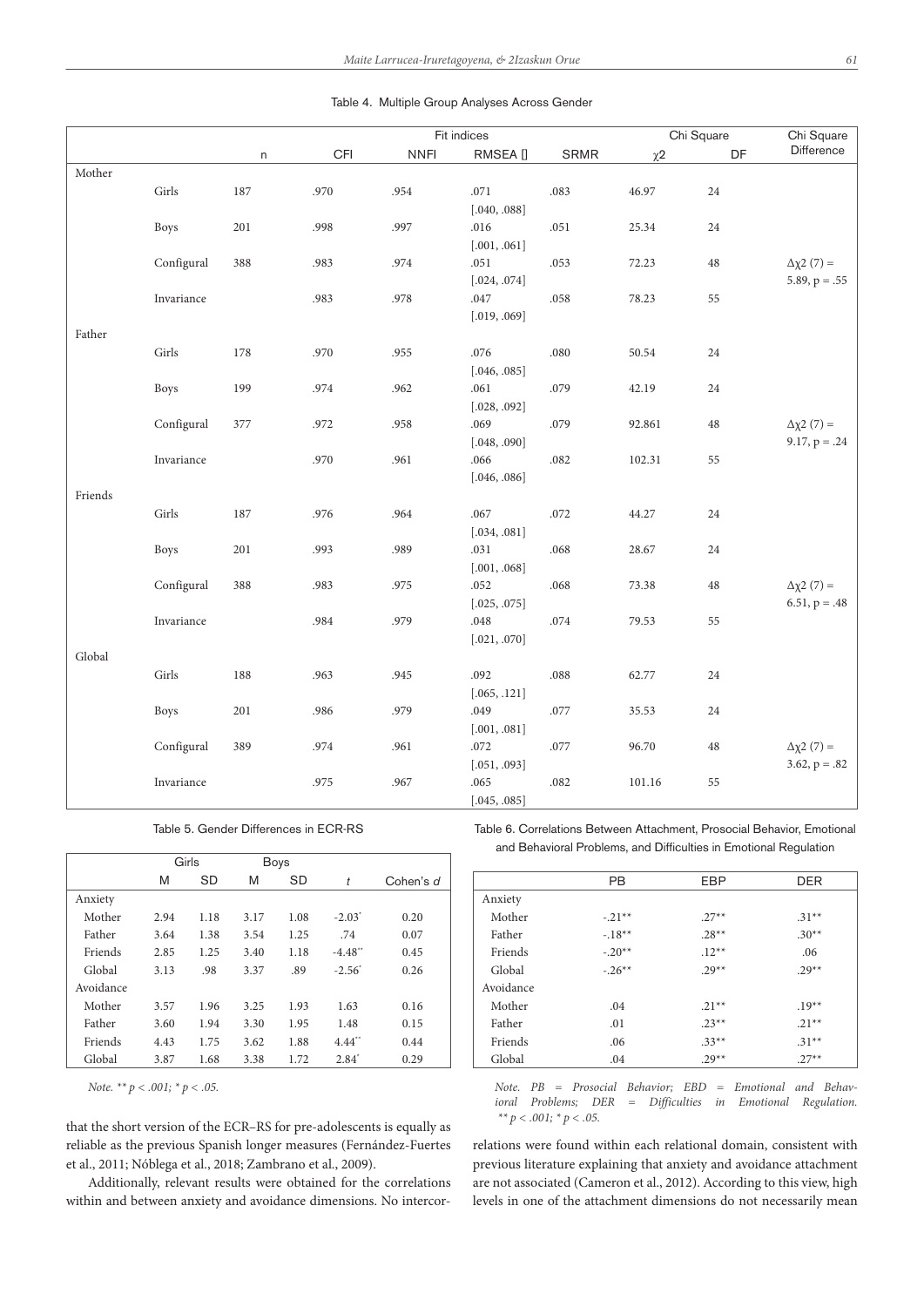high levels in the other dimension. With regard to the associations between the dimensions in all the domains, significant but low correlations were found between avoidance attachment in friends with maternal and paternal attachment anxiety, and anxiety with friends with maternal avoidance. As these associations were small, future studies are needed to clarify the results.

In the associations within each attachment dimension, all correlations were significant and high, except for the association between anxiety with friends and anxiety with mother and father, which was significant but low. The lowest correlations were found between the friends domain and the mother and father domains in both dimensions, especially in the anxiety dimension. Consistent with Fraley et al. (2011), the most similar relationships were found between the mother and father domains in both dimensions. This finding suggests consistency across the mother and father domains in both dimensions, thus indicating that maternal and paternal attachment may share a common developmental patron (Moreira et al., 2015).

Regarding gender differences in the ECR–RS, significant and moderate gender differences were found in mother, friends, and global domains. Contrary to other research (Del Giudice, 2019; Fraley et al., 2011), boys scored higher in anxiety with friends and girls in avoidance. These studies found that boys scored higher in avoidance than girls. However, in these studies, the main target was adults, and the number of women participating was much higher than that of men. For this reason, the results obtained in the present study may not be comparable to those results, as pre-adolescents were involved and the sample was balanced in terms of gender. Future studies should overcome the lack of evidence with respect to gender differences.

As expected, anxiety and avoidance attachment were positively and significantly associated with emotional and behavioral problems, and difficulties in emotional regulation, suggesting that people struggling with emotional and behavioral difficulties are more likely to present anxiety and avoidance attachment in any of the relational domains. Nevertheless, prosocial behavior was only negatively and significantly linked to anxiety attachment. This does not completely agree with the literature, which shows a negative association between prosocial behavior and both anxiety and avoidance attachment (Shaver et al., 2019). Some researchers observed that people with high anxiety attachments were distressed with other people's suffering but did not attempt to help them because of their difficulties in emotional regulation. In these studies, people with high levels of avoidance attachment tended to show non-prosocial behavior because of their discomfort in feeling closeness. Conversely, this association was not found in the present study.

## *Limitations and Future Studies*

Although this study provides evidence of the validity of the ECR– RS in Spanish culture, it has some limitations. First, it did not include a second wave that would have allowed the reliability of the test– retest to be shown. Second, data from other agents should have been reported to complete the aspects related to attachment. In this sense, another attachment instrument should be included to compare its results with those obtained in the ECR–RS. Finally, only pre-adolescents from Bizkaia were included; thus, the representativeness of the whole country was not represented. Therefore, future studies should try to include participants from all Spanish regions with different ages and an equivalent number of girls and boys to adjust the results as best as possible to the Spanish population.

## *Strengths and Clinical Implications*

Despite the aforementioned limitations, this study represents an important contribution to the existing literature on dimensional instruments that measure attachment.

This study is one of the first to include a balanced sample in terms of gender. It not only analyzes the three main relational domains of the ECR–RS but also includes the global results of this scale. It is also one of the few studies that have attempted to use the ECR–RS on child and adolescent populations. Therefore, it provides evidence of the validity of the ECR–RS in this sample target and considers this tool as an appropriate scale to analyze attachment in a longitudinal and transversal manner. Moreover, this instrument can help clarify the current hypotheses about attachment theory, which state that more than one attachment figure exists and that attachment relationships may change and evolve over time.

# Funding:

This work was supported by a grant from the Ministry of Science, Innovation and Universities of the Spanish Government (Ref. PID2019-106162GA-I00 and Ref. PRE2020-094016) and the Basque Government (Ref. IT982-16).

# **References**

- Ainsworth, M. S., & Bowlby, J. (1991). An ethological approach to personality development. *American Psychologist, 46*(4), 333. https://doi. org/10.1037/0003-066X.46.4.333
- Armsden, G. C., & Greenberg, M. T. (1987). The inventory of parent and peer attachment: Individual differences and their relationship to psychological well-being in adolescence. *Journal of Youth and Adolescence, 16*(5), 427–454. https://doi.org/10.1007/BF02202939
- Bosmans, G., & Kerns, K. A. (2015). Attachment in middle childhood: Progress and prospects. *New Directions for Child and Adolescent Development, 2015*(148), 1–14. https://doi.org/10.1002/cad.20100
- Brennan, K. A., Clark, C. L., & Shaver, P. R. (1998). Self-report measurement of adult attachment: An integrative overview. In J. A. Simpson & W. S. Rholes (Eds.), *Attachment theory and close relationships* (pp. 46–76). The Guilford Press.
- Brenning, K., Soenens, B., Braet, C., & Bosmans, G. (2011). An adaptation of the Experiences in Close Relationships Scale-Revised for use with children and adolescents. *Journal of Social and Personal Relationships, 28*(8), 1048–1072. https://doi.org/10.1177/0265407511402418
- Brenning, K., Van Petegem, S., Vanhalst, J., & Soenens, B. (2014). The psychometric qualities of a short version of the Experiences in Close Relationships Scale–Revised Child version. *Personality and Individual Differences, 68*, 118–123. https://doi.org/10.1016/j.paid.2014.04.005
- Brumariu, L. E., Madigan, S., Giuseppone, K. R., Movahed Abtahi, M., & Kerns, K. A. (2018). The Security Scale as a measure of attachment: Meta-analytic evidence of validity. *Attachment & Human Development, 20*(6), 600–625. https://doi.org/10.1080/14616734.2018.1433217
- Cameron, J. J., Finnegan, H., & Morry, M. M. (2012). Orthogonal dreams in an oblique world: A meta-analysis of the association between attachment anxiety and avoidance. *Journal of Research in Personality, 46*(5), 472–476. https://doi.org/10.1016/j.jrp.2012.05.001
- Campo-Arias, A., & Oviedo, H. C. (2008). Propiedades psicométricas de una escala: La consistencia interna. *Revista Salud Pública, 10* (5), 831–839.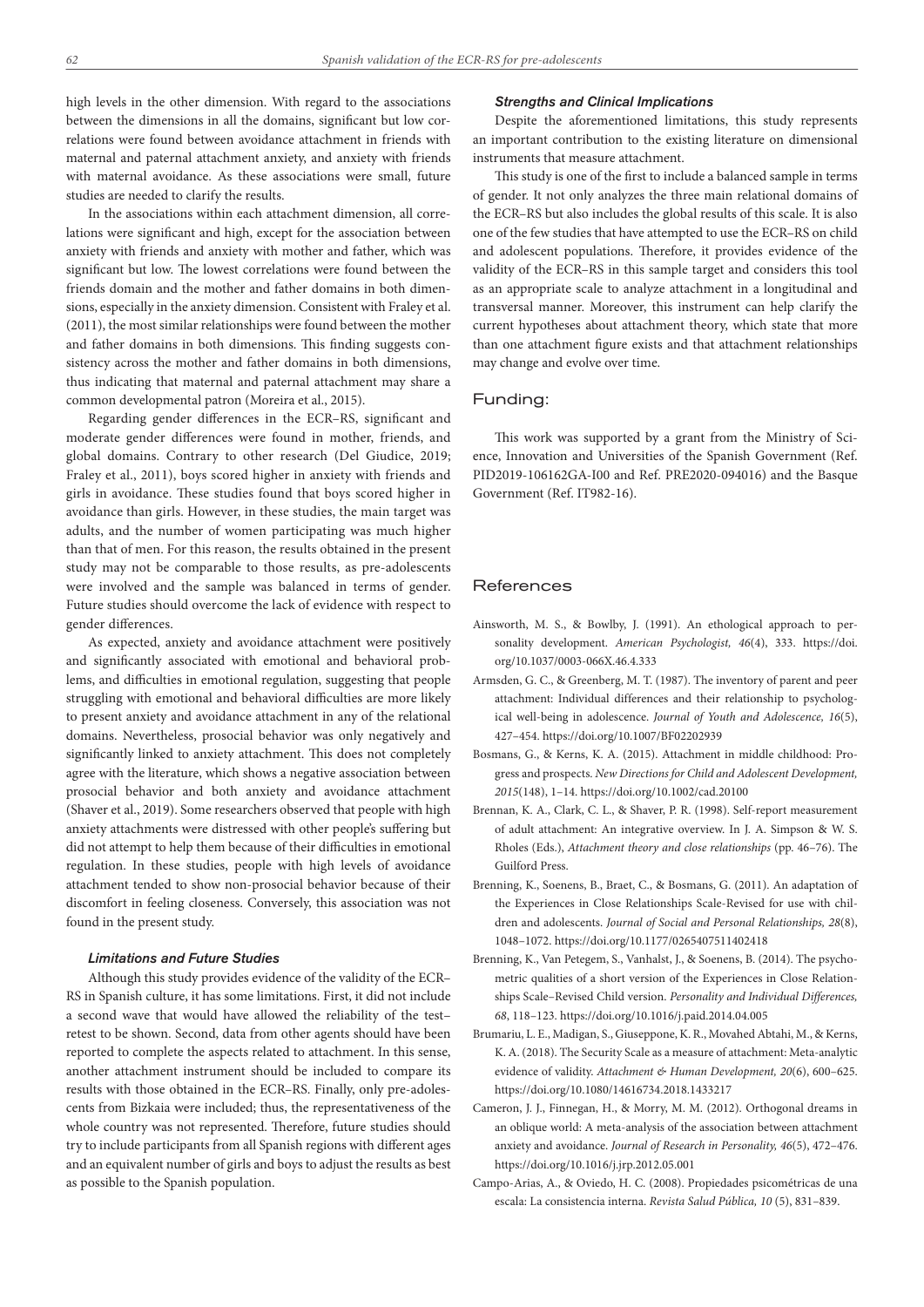- Cohen, J. (1988). *Statistical power analysis for the behavioural sciences* (2nd ed.). Erlbaum.
- Del Giudice, M. (2019). Sex differences in attachment styles. *Current Opinion in Psychology, 25*, 1–5. https://doi.org/10.1016/j.copsyc.2018.02.004
- Deveci Şirin, H., & Şen Doğan, R. (2021). Psychometric Properties of the Turkish Version of the Experiences in Close Relationships–Relationship Structures Questionnaire (ECR-RS). *SAGE Open, 11*(1), 1–15. https://doi. org/10.1177/21582440211006056
- Feddern Donbaek, D., & Elklit, A. (2014). A validation of the Experiences in Close Relationships-Relationship Structures scale (ECR-RS) in adolescents. *Attachment & Human Development, 16*(1), 58–76. https://doi.org/ 10.1080/14616734.2013.850103
- Fernández-Fuertes, A. A., Orgaz, B., Fuertes, A., & Carcedo, R. (2011). Measuring romantic attachment in Spanish adolescents: Validation of the brief form of the Experiences in Close Relationships-Revised (ECR-R) questionnaire. *Anales de Psicolog*í*a, 27*(3), 827–833.
- Finnegan, R. A., Hodges, E. V., & Perry, D. G. (1996). Preoccupied and avoidant coping during middle childhood. *Child Development, 67*(4), 1318–1328. https://doi.org/10.1111/j.1467-8624.1996.tb01798.x
- Fraley, R. C., Heffernan, M. E., Vicary, A. M., & Brumbaugh, C. C. (2011). The Experiences in Close Relationships-Relationship Structures Questionnaire: A method for assessing attachment orientations across relationships. *Psychological Assessment, 23*, 615–625. http://dx.doi.org/10.1037/a0022898
- Goldberg, S., Muir, R., & Kerr, J. (2013). *Attachment theory: Social, developmental, and clinical perspectives.* Routledge.
- Gómez-Simón, I., Penelo, E., & De La Osa, N. (2014). Factor structure and measurement invariance of the Difficulties Emotion Regulation Scale (DERS) in Spanish adolescents. *Psicothema, 26*(3), 401–408. https://doi. org/10.7334/psicothema2013.324
- Goodman, R. (1997). The Strengths and Difficulties Questionnaire: A research note. *Journal of Child Psychology and Psychiatry, 38*(5), 581–586. https:// doi.org/10.1111/j.1469-7610.1997.tb01545.x
- Gratz, K. L., & Roemer, L. (2004). Multidimensional assessment of emotion regulation and dysregulation: Development, factor structure, and initial validation of the difficulties in emotion regulation scale. *Journal of Psychopathology and Behavioral Assessment, 26*(1), 41–54. https://doi. org/10.1023/B:JOBA.0000007455.08539.94
- Gross, J. T., Stern, J. A., Brett, B. E., & Cassidy, J. (2017). The multifaceted nature of prosocial behavior in children: Links with attachment theory and research. *Social Development, 26*(4), 661–678. https://doi.org/10.1111/ sode.12242
- Gyöngyvér, J., & András, V. (2016). Hungarian adaptation of the Experiences in Close Relationships – Relationship Structures questionnaire in an adult sample. *Magyar Pszichológiai Szemle, 71*(3), 447–470. https://doi. org/10.1556/0016.2016.71.3.3
- Hair, J. F., Black, W. C., Babin, B. J., Anderson, R. E., & Tatham, R. L. (2006). *Multivariate data analysis* (6th ed.). Pearson.
- Hervás, G., & Jódar, R. (2008). Adaptación al castellano de la Escala de Dificultades en la Regulación Emocional [The Spanish version of the Difficulties in Emotion Regulation Scale]. *Clínica y Salud, 19*(2), 139–156. https://doi.org/10.1128/AEM.01840-06
- Jöreskog, K. G., Olsson, U. H., & Wallentin, Y. (2016). *Multivariate analysis with LISREL.* Springer International Publishing.
- Karapas, K. S. T., González, M. P. G., Silva, J. B., Tirado, D. L., & Córdova, A. O. (2015). Propiedades psicométricas de la escala de experiencias en relaciones cercanas-estructuras de relaciones (ECR-RS) para medir apego en adolescentes chilenos [Psychometric properties of the Experiences in Close Relationships Revised (ECR-RS) Scale for measuring attachment in Chilean adolescents]. *Salud & Sociedad, 6*(1), 78–93. https://doi. org/10.22199/S07187475.2015.0001.00005
- Kerns, K. A., Klepac, L., & Cole, A. (1996). Peer relationships and preadolescents' perceptions of security in the child-mother relationship. *Developmental Psychology, 32*(3), 457. https://doi.org/10.1037/0012-1649.32.3.457
- Khan, F., Chong, J. Y., Theisen, J. C., Fraley, R. C., Young, J. F., & Hankin, B. L. (2020). Development and change in attachment: A multiwave assessment of attachment and its correlates across childhood and adolescence. *Journal of Personality and Social Psychology, 118*(6), 1188. https://doi.org/10.1037/ pspi0000211
- Little, T. D. (2013). *Longitudinal structural equation modeling*. Guilford Press.
- Marci, T., Moscardino, U., & Altoè, G. (2019). The brief Experiences in Close Relationships Scale-Revised Child version (ECR-RC): Factor structure and invariance across middle childhood and early adolescence. *International Journal of Behavioral Development, 43*(5), 409–423. https://doi. org/10.1177/0165025418785975
- Martínez, C., & Santelices, M. P. (2005). Evaluación del apego en el adulto: Una revision [Adult attachment assessment: A review]. *Psykhe, 14*(1), 181–191. http://dx.doi.org/10.4067/S0718-22282005000100014
- Mikulincer, M., & Shaver, P. R. (2019). Attachment orientations and emotion regulation. *Current Opinion in Psychology, 25*, 6–10. https://doi. org/10.1016/j.copsyc.2018.02.006
- Moreira, H., Martins, T., Gouveia, M. J., & Canavarro, M. C. (2015). Assessing adult attachment across different contexts: Validation of the Portuguese version of the Experiences in Close Relationships–Relationship Structures Questionnaire. *Journal of Personality Assessment, 97(*1), 22–30. https://doi. org/10.1080/00223891.2014.950377
- Muñiz, J., Elosua, P., & Hambleton, R. K. (2013). Directrices para la traducción y adaptación de los tests: Segunda edición [International test commission guidelines for test translation and adaptation: Second edition.]. *Psicothema, 25*(2), 151–157. https://doi.org/10.7334/psicothema2013.24
- Nóblega, M., Nuñez, J. D., Alcántara Zapata, N., Barreda Parra, V. A., Cabrerizo, P., Castañeda Valdivia, E. A., Jesús Peña, M. M., Nóblega Olivera, A., Oré Luján, B., Palomino, A., Ramírez Barrantes, R. J., & Vásquez Samalvides, L. C. (2018). Propiedades psicométricas de una versión en español del Experiences in Close Relationships-Revised (ECR-R) [Psychometric properties of a Spanish version of the Experiences in Close Relationships-Revised Scale]. *Revista de Psicología, 27*(2), 1–13. http:// dx.doi.org/10.5354/0719-0581.2019.52308
- Nunnally, J. C. (1978). *Psychometric theory.* McGraw-Hill.
- Ortuño-Sierra, J., Fonseca-Pedrero, E., Paino, M., Sastre i Riba, S., & Muñiz, J., (2015). Screening mental health problems during adolescence: Psychometric properties of the Spanish version of the Strengths and Difficulties Questionnaire. *Journal of Adolescence, 38*, 49–56. https://doi. org/10.1016/j.adolescence.2014.11.001
- Rodríguez-Hernández, P. J., Betancort, M., Ramírez-Santana, G. M., García, R., Sanz-Alvarez, E. J., & De las Cuevas-Castresana, C. (2014). Puntos de corte de la versión española del Cuestionario de Cualidades y Dificultades (SDQ) [Cut-off points for the Spanish version of the Strenghts and Difficulties Questionnaire (SDQ)]. *Revista de Psiquiatría Infanto-juvenil, 31*(3), 23–29.
- Sarling, A., Jansson, B., Englén, M., Bjärtå, A., Rondung, E., & Sundin, Ö. (2021). Psychometric properties of the Swedish version of the Experiences in Close Relationships–Relationship Structures Questionnaire (ECR-RS global nine-item version). *Cogent Psychology, 8*(1), 1926080. https://doi. org/10.1080/23311908.2021.1926080
- Shaver, P. R., Mikulincer, M., & Cassidy, J. (2019). Attachment, caregiving in couple relationships, and prosocial behaviour in the wider world. *Current Opinion in Psychology, 25*, 16–20. https://doi.org/10.1016/j. copsyc.2018.02.009